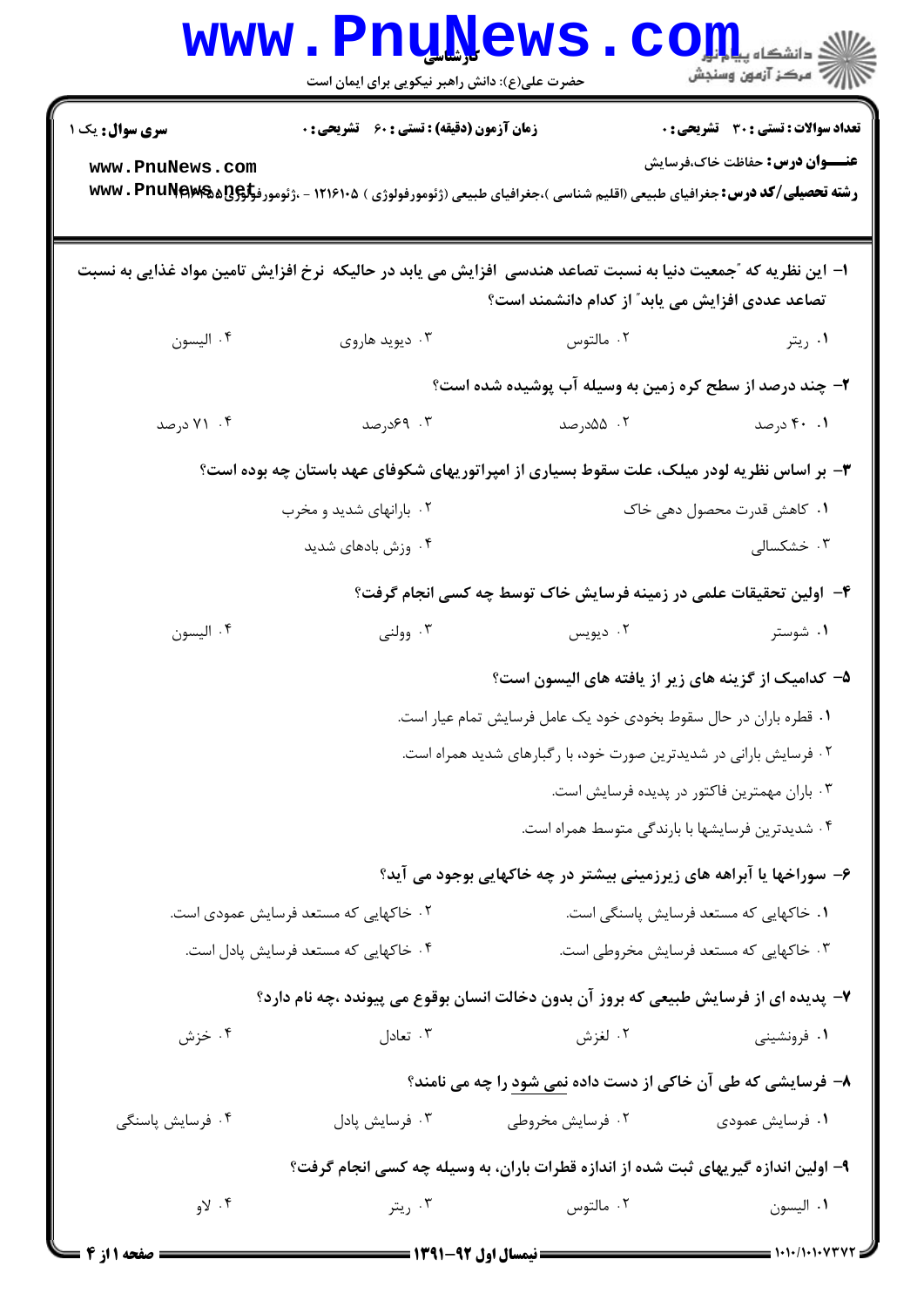| <b>سری سوال : ۱ یک</b>                              | زمان آزمون (دقیقه) : تستی : 60 ٪ تشریحی : 0 |                                                                                                                                                     | <b>تعداد سوالات : تستی : 30 ٪ تشریحی : 0</b> |  |
|-----------------------------------------------------|---------------------------------------------|-----------------------------------------------------------------------------------------------------------------------------------------------------|----------------------------------------------|--|
| www.PnuNews.com                                     |                                             | <b>رشته تحصیلی/کد درس:</b> جغرافیای طبیعی (اقلیم شناسی )،جغرافیای طبیعی (ژئومورفولوژی ) ۱۲۱۶۱۰۵ - ،ژئومورف <del>ولوژی WW</del> V <b>. PnuNewe</b> & | <b>عنـــوان درس:</b> حفاظت خاک،فرسایش        |  |
|                                                     |                                             | ۱۰- سرعت حد جسم در حال سقوط به چه چیزی بستگی دارد؟                                                                                                  |                                              |  |
| ۰۴ شکل و اندازه                                     | ۰۳ حجم و اندازه                             | ۰۲ شکل و جرم                                                                                                                                        | ۱. جرم و حجم                                 |  |
|                                                     |                                             | 1۱– قدرت فرسایندگی باران در کدامیک از اقلیم های زیر شدیدتر است؟                                                                                     |                                              |  |
| ۰۴ معتدله                                           | ۰۳ استوايي                                  | ۰۲ بیابانی                                                                                                                                          | ۰۱ قطبی                                      |  |
|                                                     |                                             | ۱۲- کدامیک از تراس های زیر، تراس نگهداری آب نامیده می شود؟                                                                                          |                                              |  |
| ۰۴ تراس أبياري                                      | ۰۳ تراس آبراهه ای                           | ۰۱ تراس سکویی مصنوعی در اس مصنوعی (۰۲                                                                                                               |                                              |  |
|                                                     |                                             | <b>۱۳</b> - پشته بندی متصل برای چه زمینهایی مناسب است؟                                                                                              |                                              |  |
| ۰۴ تپه ماهوري                                       | ۰۳ سنگلاخی                                  | ۲. مسطح                                                                                                                                             | <b>۱.</b> شیبدار است.                        |  |
|                                                     |                                             | ۱۴- شخم زدن زمین در امتداد خطوط تراز چه تاثیری در میزان روان آب سطحی دارد؟                                                                          |                                              |  |
|                                                     | ۰۲ سرعت روان آب را افزایش می دهد.           |                                                                                                                                                     | ۰۱ سرعت روان آب را کاهش می دهد.              |  |
| ۰۴ قدرت فرسایندگی روان آب را افزایش می دهد.         |                                             | ۰۳ تاثیری در سرعت روان آب ندارد.                                                                                                                    |                                              |  |
|                                                     |                                             |                                                                                                                                                     | ۱۵– بین شدت و مدت بارش چه ارتباطی وجود دارد؟ |  |
| ۰۲ هرچه شدت بیشتر باشد ،مدت آن نیز بیشتر خواهد بود. |                                             | ٠١ ارتباط نمايي وجود دارد.                                                                                                                          |                                              |  |
| ۰۴ هيچ ارتباطي وجود ندارد.                          |                                             | ۰۳ هر چه شدت بیشتر باشد، مدت آن کمتر خواهد بود.                                                                                                     |                                              |  |
|                                                     |                                             | ۱۶- طول مدت رگبارشی که مصادف باشد با بالاترین بده روان آب سطحی، چه نامیده می شود؟                                                                   |                                              |  |
| ۰۴ زمان تجمع                                        | ۰۳ دوره بازگشت                              | ۰۲ زمان تاخیر                                                                                                                                       | ۰۱ شدت بارش                                  |  |
|                                                     |                                             | ۱۷– چه ارتباطی بین اندازه یک آبخیز و زمان تجمع وجود دارد؟                                                                                           |                                              |  |
| ۰۲ هر چه آبخیز بزرگتر باشد، زمان تجمع کوتاه تر است. |                                             | ١. هر چه آبخيز بزرگتر باشد، زمان تجمع طولاني تر است.                                                                                                |                                              |  |
| ۰۴ هیچ ارتباطی بین آنها وجود ندارد.                 |                                             | ۰۳ آبخیزهای متوسط طولانی ترین زمان تجمع را دارند.                                                                                                   |                                              |  |
|                                                     |                                             | ۱۸– در سیستم طبقه بندی اراضی توسط وزارت کشاورزی ایالات متحده، زمین به چند کلاس تقسیم می شود؟                                                        |                                              |  |
| ۰۴ دو کلاس                                          | ۰۳ هشت کلاس                                 | ۰۲ شش کلاس                                                                                                                                          | ۰۱ چهار کلاس                                 |  |

 $1 - 1 - 11 - 1 - 11$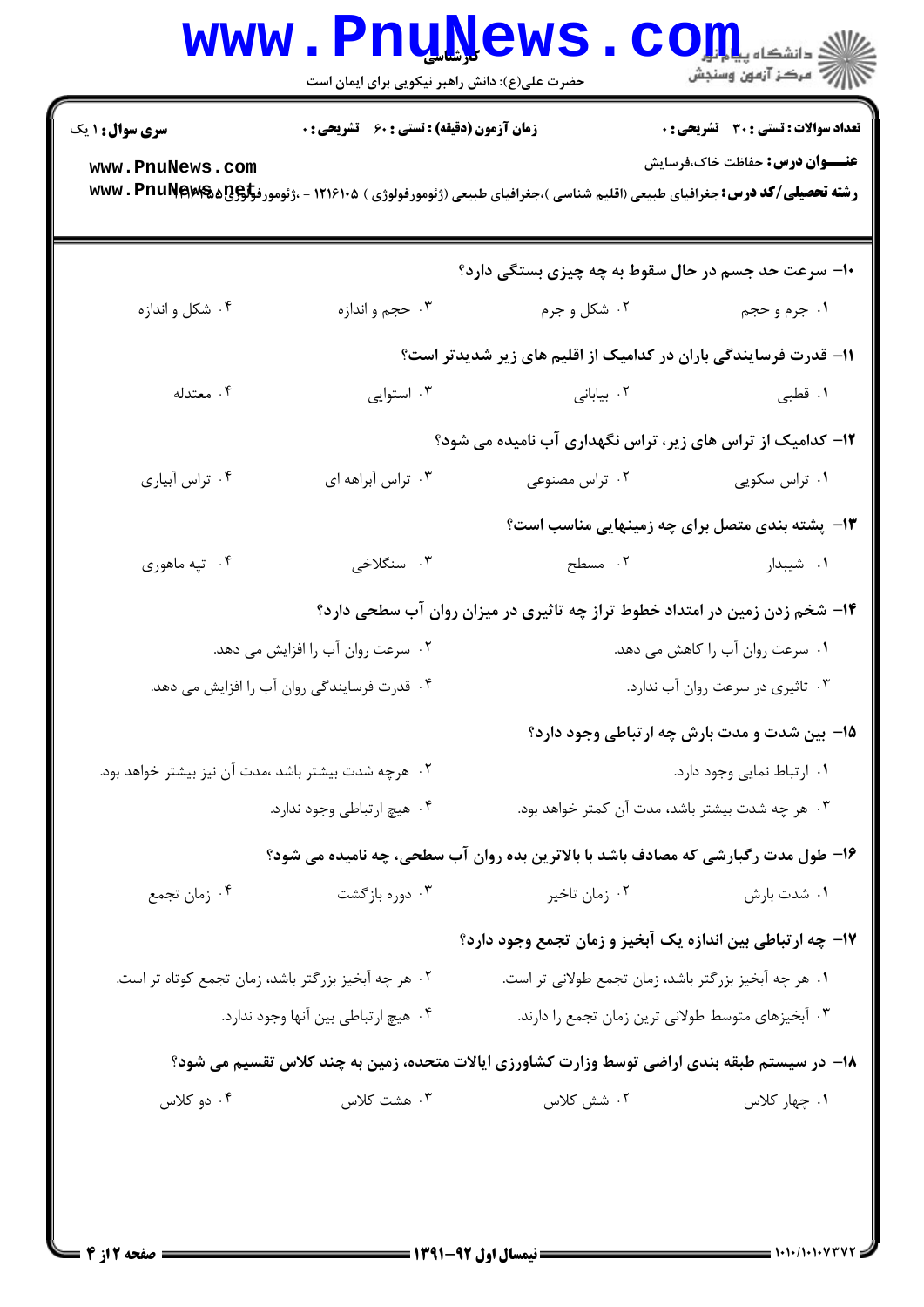|                                                                                                                 | <b>www.PnuNews</b><br>حضرت علی(ع): دانش راهبر نیکویی برای ایمان است |                                                                                                                                       | $\text{C}$ OII<br>أآه مرکز آزمون وسنجش                    |  |
|-----------------------------------------------------------------------------------------------------------------|---------------------------------------------------------------------|---------------------------------------------------------------------------------------------------------------------------------------|-----------------------------------------------------------|--|
| <b>سری سوال : ۱ یک</b>                                                                                          | زمان آزمون (دقیقه) : تستی : 60 ٪ تشریحی : 0                         |                                                                                                                                       | تعداد سوالات : تستي : 30 - تشريحي : 0                     |  |
| www.PnuNews.com                                                                                                 |                                                                     | <b>رشته تحصیلی/کد درس:</b> جغرافیای طبیعی (اقلیم شناسی )،جغرافیای طبیعی (ژئومورفولوژی ) ۱۲۱۶۱۰۵ - ،ژئومورف <del>ولوQ</del> B&&R • www | <b>عنـــوان درس:</b> حفاظت خاک،فرسایش                     |  |
|                                                                                                                 |                                                                     | ۱۹- کدامیک از تعاریف زیر در مورد عمق موثر صحیح می باشد؟                                                                               |                                                           |  |
|                                                                                                                 | ۰۲ عمقی که آب قابل استفاده را در خود نگه می دارد.                   |                                                                                                                                       | ۰۱ عمقی که گیاهان علوفه ای می توانند رشد کنند.            |  |
| ۰۴ عمقی که برای رشد گیاه لازم است.                                                                              |                                                                     |                                                                                                                                       | ۰۳ عمقی که فرسایش خاک در آن تاثیر می گذارد.               |  |
|                                                                                                                 |                                                                     |                                                                                                                                       | <b>۲۰</b> - ترکیب مکانیکی لایه فوقانی خاک را چه می نامند؟ |  |
| ۰۴ حاصلخیزی                                                                                                     | ۰۳ رنگ                                                              | ۰۲ نفوذپذیری                                                                                                                          | ۰۱ بافت                                                   |  |
| <b>۲۱</b> – در سیستم درجه بندی بین المللی اندازه ذرات خاک، کدامیک از ذرات زیر در انتهای این سیستم قرار می گیرد؟ |                                                                     |                                                                                                                                       |                                                           |  |
| ۰۴ رس                                                                                                           | ۰۳ شن خیلی ریز                                                      | ۰۲ شن متوسط                                                                                                                           | ۰۱ لای                                                    |  |
|                                                                                                                 |                                                                     | <b>۲۲</b> - کدام دسته از خاک های زیر دارای نفوذپذیری سریع هستند؟                                                                      |                                                           |  |
| ۰۴ خاکهای پراکنده                                                                                               | ۰۳ رس سنگين                                                         | ۰۲ خاکها و لومهای شنی                                                                                                                 | ۰۱ ریگهای بدون خاک                                        |  |
|                                                                                                                 |                                                                     | <b>۲۳</b> - خاکهایی که PH آنها در محدوده ۶/۱ ــ ۶/۱ قرار می گیرند ،چگونه خاکی هستند؟                                                  |                                                           |  |
| ۰۴ شدیداً اسیدی                                                                                                 | ۰۳ کمی اسیدی                                                        | ۰۲ نسبتا اسیدی                                                                                                                        | ۰۱ خنثی                                                   |  |
|                                                                                                                 | ۲۴– کدامیک از موارد زیر در مورد فرسایش خندقی صحیح می باشد؟          |                                                                                                                                       |                                                           |  |
|                                                                                                                 |                                                                     |                                                                                                                                       | ٠١. مهم ترين منبع تامين كننده رسوبات نهرها است.           |  |
|                                                                                                                 |                                                                     | ۰۲ از نظر خسارت وارده به زمینهای زراعی دارای اهمیت است.                                                                               |                                                           |  |
|                                                                                                                 |                                                                     | ۰۳ زمینهایی که در معرض فرسایش خندقی قرار دارند، از نظر کشاورزی دارای اهمیت هستند.                                                     |                                                           |  |
|                                                                                                                 |                                                                     |                                                                                                                                       | ۰۴ این نوع فرسایش در تمام زمینها رخ می دهد.               |  |
|                                                                                                                 |                                                                     | ۲۵- در انگلستان و آمریکا فرسایش خندقی را چه می نامند؟                                                                                 |                                                           |  |
| ۰۴ دونگا                                                                                                        | ۰۳ گالی                                                             | ۰۲ کا <sub>ر کاوا</sub>                                                                                                               | ۰۱ نولا                                                   |  |
|                                                                                                                 |                                                                     |                                                                                                                                       | ۲۶- مهم ترین علت افزایش روان آب سیلابی چیست؟              |  |
|                                                                                                                 | ۰۲ فرسایش                                                           |                                                                                                                                       | ۰۱ تغییر در آبراهه                                        |  |
|                                                                                                                 | ۰۴ تغییر در استفاده از زمین                                         |                                                                                                                                       | ۰۳ حاصلخیزی                                               |  |
|                                                                                                                 |                                                                     |                                                                                                                                       | <b>۲۷- کدامیک از عوامل زیر در کنترل خندق موثرتر است</b> ؟ |  |
|                                                                                                                 | ۰۲ کیسه های سیمان                                                   |                                                                                                                                       | ۰۱ رویانیدن گیاه                                          |  |
|                                                                                                                 | ۰۴ حفر کانال در کنار خندق                                           |                                                                                                                                       | ۰۳ ایجاد ساختمانهای چوبی                                  |  |

۰ ۱۰۱۰/۱۰۱۰۷۲